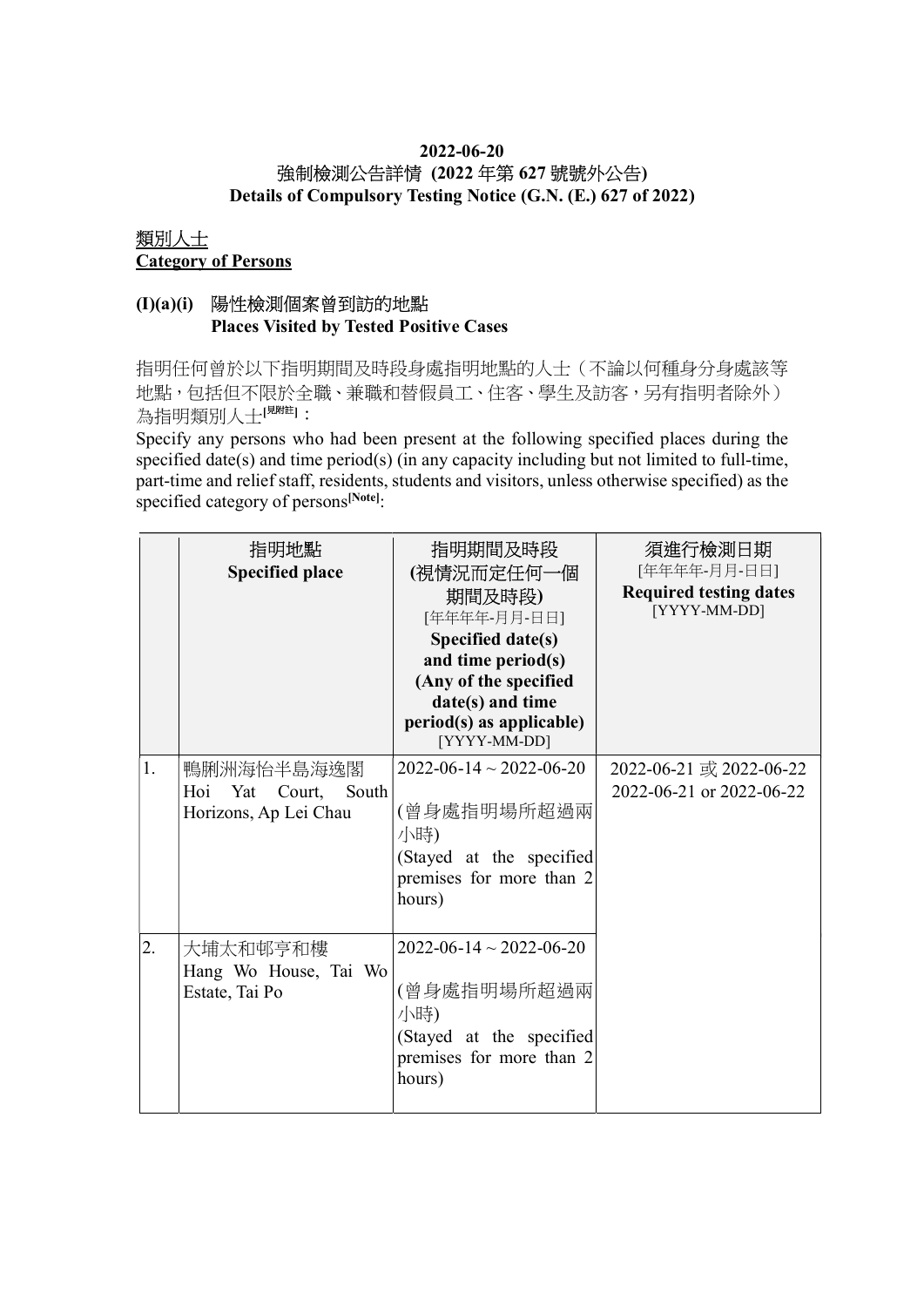|    | 指明地點<br><b>Specified place</b>                                | 指明期間及時段<br>(視情況而定任何一個<br>期間及時段)<br>[年年年年-月月-日日]<br>Specified date(s)<br>and time period(s)<br>(Any of the specified<br>date(s) and time<br>period(s) as applicable)<br>[YYYY-MM-DD] | 須進行檢測日期<br>[年年年年-月月-日日]<br><b>Required testing dates</b><br>[YYYY-MM-DD] |
|----|---------------------------------------------------------------|-------------------------------------------------------------------------------------------------------------------------------------------------------------------------------------|--------------------------------------------------------------------------|
| 3. | 天水圍慧景軒 1 座<br>Block 1, Vianni Cove, Tin<br>Shui Wai           | $2022 - 06 - 14 \sim 2022 - 06 - 20$<br>(曾身處指明場所超過兩<br>小時)<br>(Stayed at the specified<br>premises for more than 2<br>hours)                                                        | 2022-06-21 或 2022-06-22<br>2022-06-21 or 2022-06-22                      |
| 4. | 長沙灣凱樂苑凱曈閣<br>Hoi Tung House, Hoi Lok<br>Court, Cheung Sha Wan | $2022 - 06 - 14 \sim 2022 - 06 - 20$<br>(曾身處指明場所超過兩<br>小時)<br>(Stayed at the specified<br>premises for more than 2<br>hours)                                                        |                                                                          |
| 5. | 天水圍天祐苑祐寧閣<br>Yau Ning House, Tin Yau<br>Court, Tin Shui Wai   | $2022 - 06 - 14 \sim 2022 - 06 - 20$<br>(曾身處指明場所超過兩<br>小時)<br>(Stayed at the specified<br>premises for more than 2<br>hours)                                                        |                                                                          |
| 6. | 大圍海福花園福祺閣<br>Fook Ki Court, Holford<br>Gardens, Tai Wai       | $2022 - 06 - 14 \sim 2022 - 06 - 20$<br>(曾身處指明場所超過兩<br>小時)<br>(Stayed at the specified<br>premises for more than 2<br>hours)                                                        |                                                                          |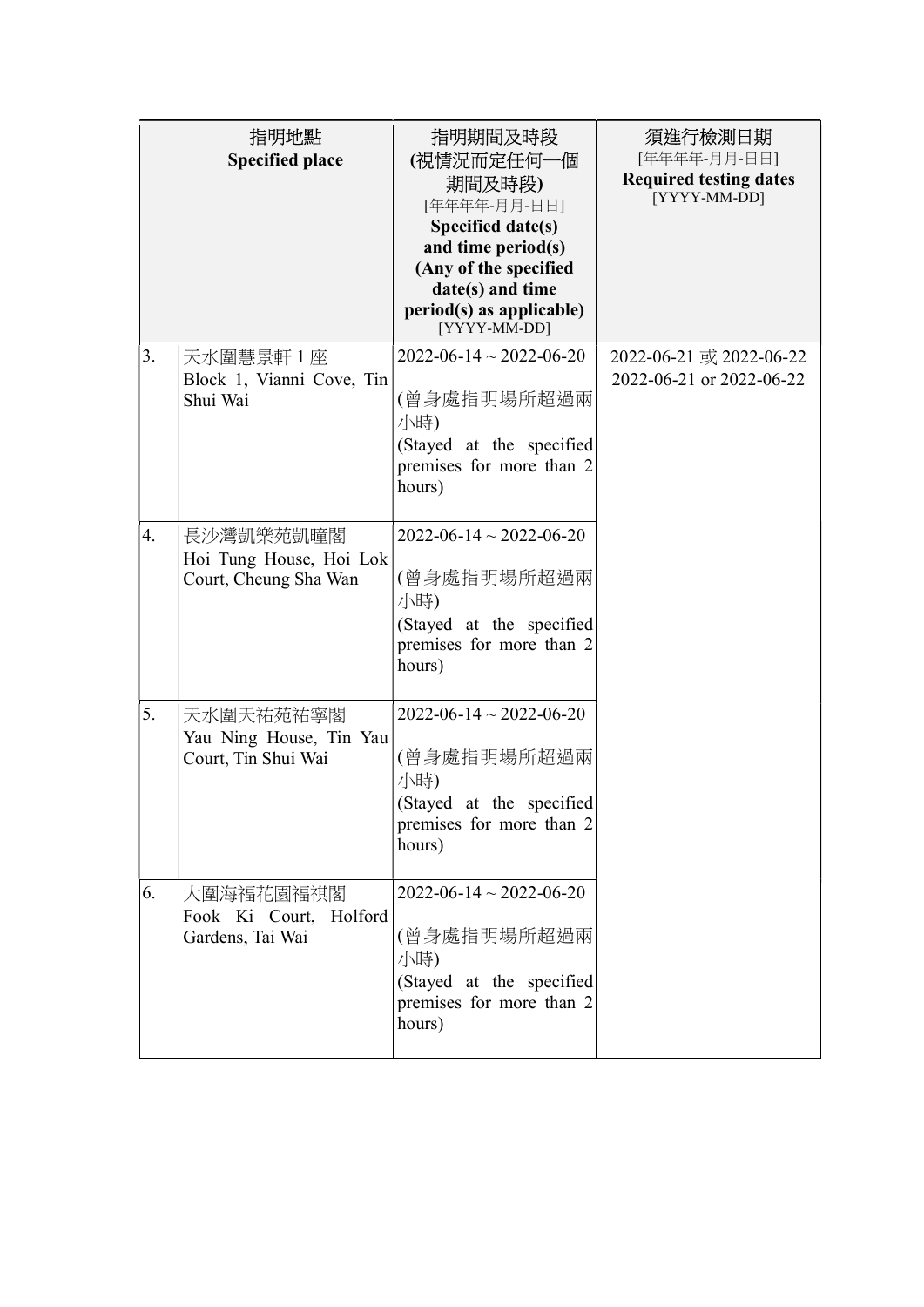|     | 指明地點<br><b>Specified place</b>                                 | 指明期間及時段<br>(視情況而定任何一個<br>期間及時段)<br>[年年年年-月月-日日]<br>Specified date(s)<br>and time period(s)<br>(Any of the specified<br>date(s) and time<br>period(s) as applicable)<br>[YYYY-MM-DD] | 須進行檢測日期<br>[年年年年-月月-日日]<br><b>Required testing dates</b><br>[YYYY-MM-DD] |
|-----|----------------------------------------------------------------|-------------------------------------------------------------------------------------------------------------------------------------------------------------------------------------|--------------------------------------------------------------------------|
| 7.  | 青衣海欣花園 5 座<br>Block 5, Grand Horizon,<br>Tsing Yi              | $2022 - 06 - 14 \sim 2022 - 06 - 20$<br>(曾身處指明場所超過兩<br>小時)<br>(Stayed at the specified<br>premises for more than 2<br>hours)                                                        | 2022-06-21 或 2022-06-22<br>2022-06-21 or 2022-06-22                      |
| 8.  | 堅尼地城泓都 3 座<br>Block 3, The<br>Merton,<br>Kennedy Town          | $2022 - 06 - 14 \sim 2022 - 06 - 20$<br>(曾身處指明場所超過兩<br>小時)<br>(Stayed at the specified<br>premises for more than 2<br>hours)                                                        |                                                                          |
| 9.  | 馬鞍山翠擁華庭 15 座<br>Block 15, Monte Vista, Ma<br>On Shan           | $2022 - 06 - 14 \sim 2022 - 06 - 20$<br>(曾身處指明場所超過兩<br>小時)<br>(Stayed at the specified<br>premises for more than 2<br>hours)                                                        |                                                                          |
| 10. | 油塘高翔苑高靜閣<br>Ching House,<br>Ko<br>Ko<br>Cheung Court, Yau Tong | $2022 - 06 - 14 \sim 2022 - 06 - 20$<br>(曾身處指明場所超過兩<br>小時)<br>(Stayed at the specified<br>premises for more than 2<br>hours)                                                        |                                                                          |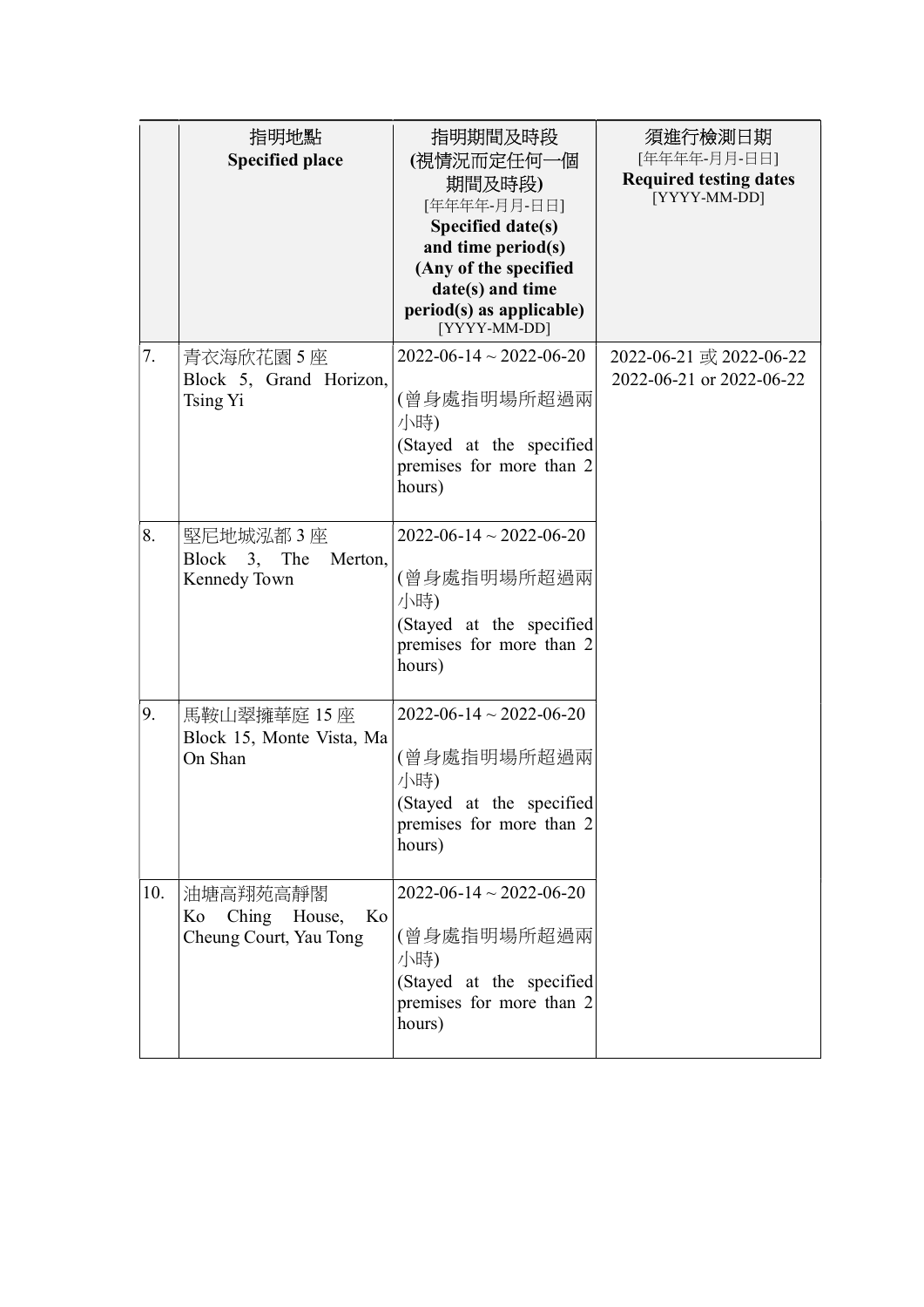|     | 指明地點<br><b>Specified place</b>                                      | 指明期間及時段<br>(視情況而定任何一個<br>期間及時段)<br>[年年年年-月月-日日]<br>Specified date(s)<br>and time period(s)<br>(Any of the specified<br>date(s) and time<br>period(s) as applicable)<br>[YYYY-MM-DD] | 須進行檢測日期<br>[年年年年-月月-日日]<br><b>Required testing dates</b><br>[YYYY-MM-DD] |
|-----|---------------------------------------------------------------------|-------------------------------------------------------------------------------------------------------------------------------------------------------------------------------------|--------------------------------------------------------------------------|
| 11. | 沙田水泉澳邨崇泉樓<br>Sung Chuen House, Shui<br>Chuen O Estate, Sha Tin      | $2022 - 06 - 14 \sim 2022 - 06 - 20$<br>(曾身處指明場所超過兩<br>小時)<br>(Stayed at the specified<br>premises for more than 2<br>hours)                                                        | 2022-06-21 或 2022-06-22<br>2022-06-21 or 2022-06-22                      |
| 12. | 天水圍天瑞一邨瑞財樓<br>Shui Choi House, Tin Shui<br>(I) Estate, Tin Shui Wai | $2022 - 06 - 14 \sim 2022 - 06 - 20$<br>(曾身處指明場所超過兩<br>小時)<br>(Stayed at the specified<br>premises for more than 2<br>hours)                                                        |                                                                          |
| 13. | 荃灣荃灣中心南寧樓<br>Nanning House, Tsuen Wan<br>Centre, Tsuen Wan          | $2022 - 06 - 14 \sim 2022 - 06 - 20$<br>(曾身處指明場所超過兩<br>小時)<br>(Stayed at the specified<br>premises for more than 2<br>hours)                                                        |                                                                          |
| 14. | 九龍城德朗邨德琦樓<br>Tak Kei House, Tak Long<br>Estate, Kowloon City        | $2022 - 06 - 14 \sim 2022 - 06 - 20$<br>(曾身處指明場所超過兩<br>小時)<br>(Stayed at the specified<br>premises for more than 2<br>hours)                                                        |                                                                          |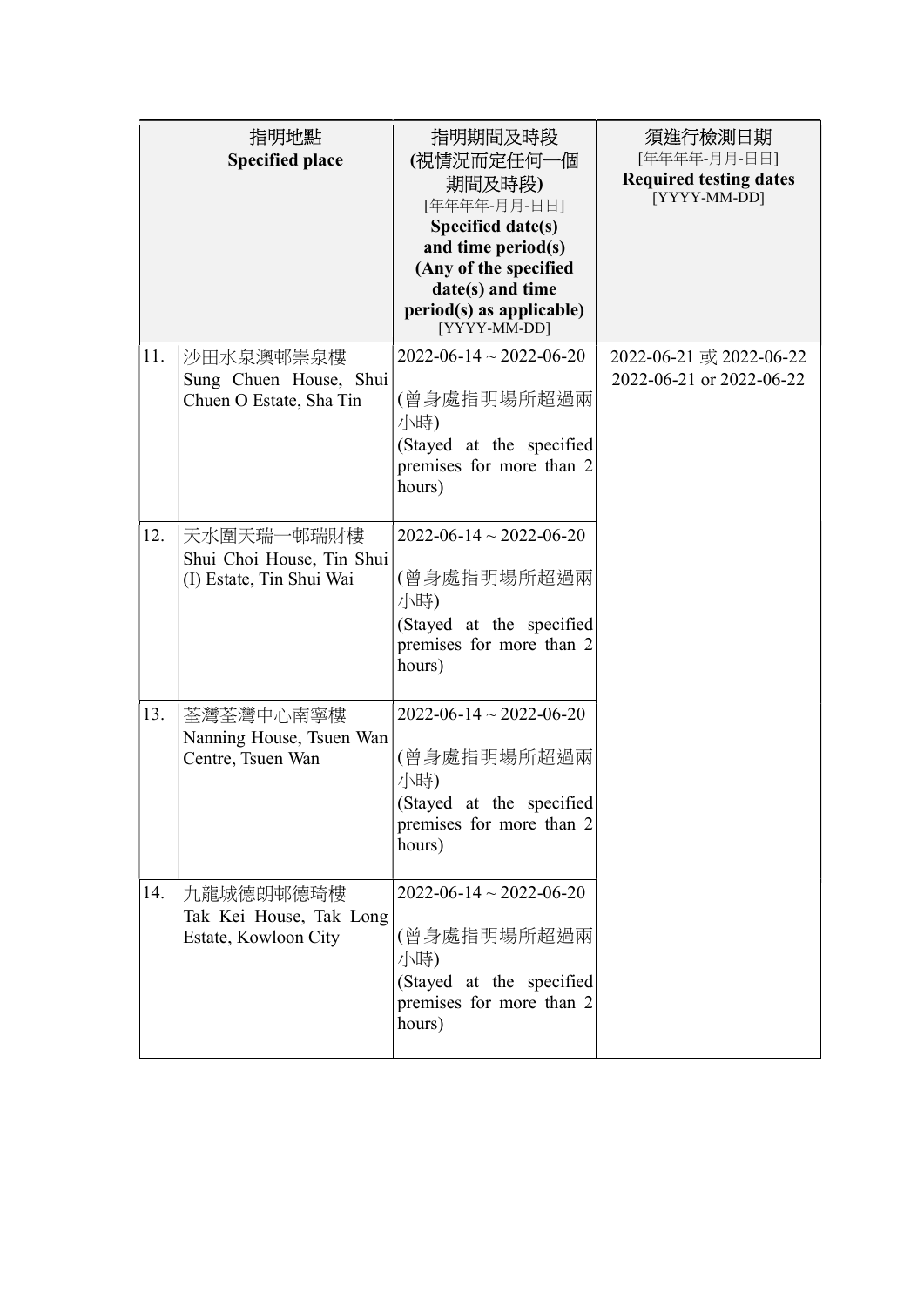|     | 指明地點<br><b>Specified place</b>                                      | 指明期間及時段<br>(視情況而定任何一個<br>期間及時段)<br>[年年年年-月月-日日]<br>Specified date(s)<br>and time period(s)<br>(Any of the specified<br>date(s) and time<br>period(s) as applicable)<br>[YYYY-MM-DD] | 須進行檢測日期<br>[年年年年-月月-日日]<br><b>Required testing dates</b><br>[YYYY-MM-DD] |
|-----|---------------------------------------------------------------------|-------------------------------------------------------------------------------------------------------------------------------------------------------------------------------------|--------------------------------------------------------------------------|
| 15. | 火炭禾上墩街 18 號彩禾苑<br>Choi Wo Court, 18 Wo<br>Sheung Tun Street, Fo Tan | $2022 - 06 - 14 \sim 2022 - 06 - 20$<br>(曾身處指明場所超過兩<br>小時)<br>(Stayed at the specified<br>premises for more than 2<br>hours)                                                        | 2022-06-21 或 2022-06-22<br>2022-06-21 or 2022-06-22                      |
| 16. | 葵涌石籬二邨石華樓<br>Shek Wah House, Shek Lei<br>(II) Estate, Kwai Chung    | $2022 - 06 - 14 \sim 2022 - 06 - 20$<br>(曾身處指明場所超過兩<br>小時)<br>(Stayed at the specified<br>premises for more than 2<br>hours)                                                        |                                                                          |
| 17. | 屯門寶田邨4座<br>Block 4, Po Tin Estate, Tuen<br>Mun                      | $2022 - 06 - 14 \sim 2022 - 06 - 20$<br>(曾身處指明場所超過兩<br>小時)<br>(Stayed at the specified<br>premises for more than 2<br>hours)                                                        |                                                                          |
| 18. | 長沙灣幸福邨福明樓<br>Fook Ming House, Fortune<br>Estate, Cheung Sha Wan     | $2022 - 06 - 14 \sim 2022 - 06 - 20$<br>(曾身處指明場所超過兩<br>小時)<br>(Stayed at the specified<br>premises for more than 2<br>hours)                                                        |                                                                          |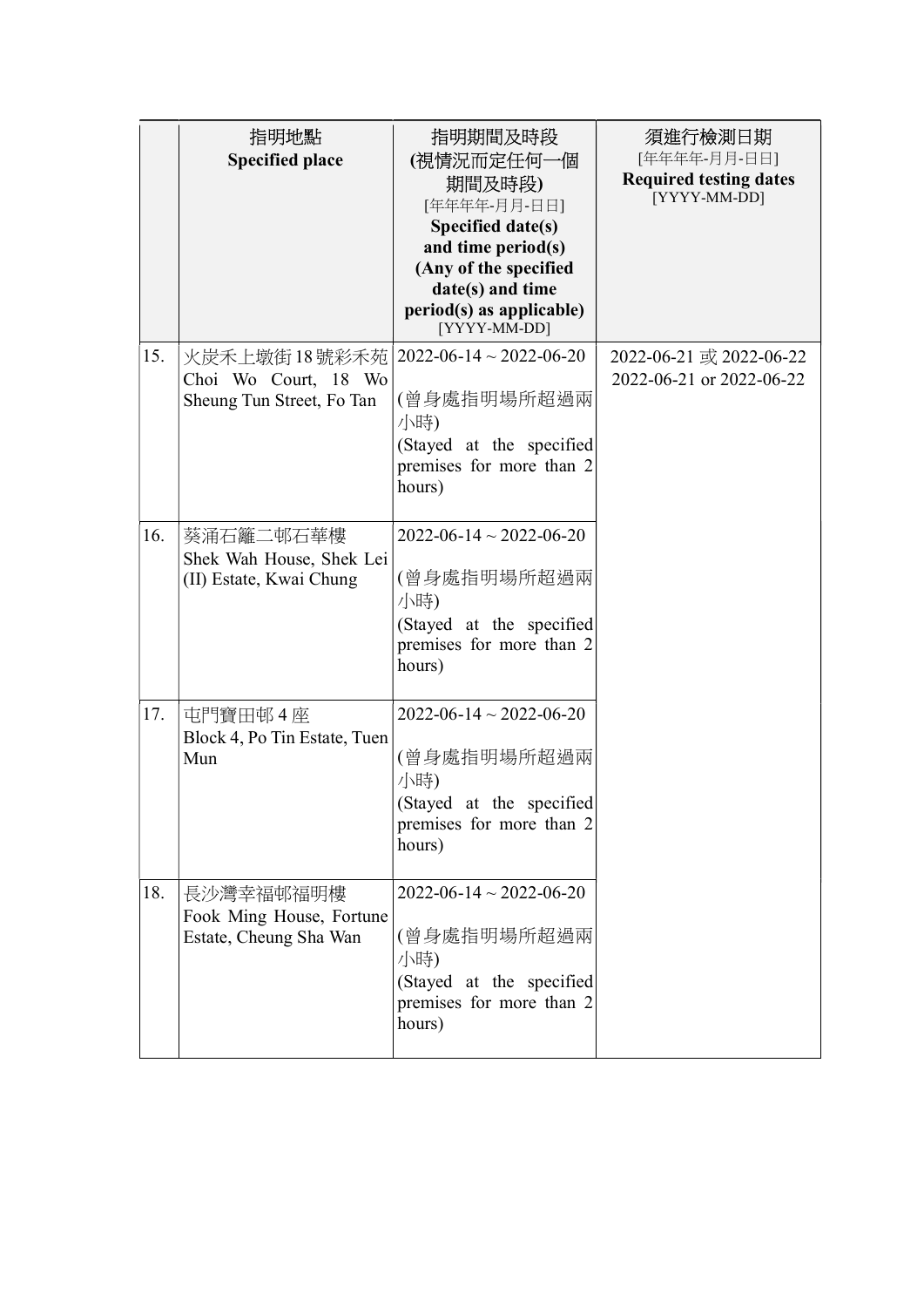|     | 指明地點<br><b>Specified place</b>                                                                                                | 指明期間及時段<br>(視情況而定任何一個<br>期間及時段)<br>[年年年年-月月-日日]<br>Specified date(s)<br>and time period(s)<br>(Any of the specified<br>date(s) and time<br>period(s) as applicable)<br>[YYYY-MM-DD] | 須進行檢測日期<br>[年年年年-月月-日日]<br><b>Required testing dates</b><br>[YYYY-MM-DD] |
|-----|-------------------------------------------------------------------------------------------------------------------------------|-------------------------------------------------------------------------------------------------------------------------------------------------------------------------------------|--------------------------------------------------------------------------|
| 19. | 長沙灣碧海藍天5座<br>Block 5, Aqua<br>Marine,<br>Cheung Sha Wan                                                                       | $2022 - 06 - 14 \sim 2022 - 06 - 20$<br>(曾身處指明場所超過兩<br>小時)<br>(Stayed at the specified<br>premises for more than 2<br>hours)                                                        | 2022-06-21 或 2022-06-22<br>2022-06-21 or 2022-06-22                      |
| 20. | 何文田半山壹號 32 座<br>Block 32, Celestial Heights,<br>Ho Man Tin                                                                    | $2022 - 06 - 14 \sim 2022 - 06 - 20$<br>(曾身處指明場所超過兩<br>小時)<br>(Stayed at the specified<br>premises for more than 2<br>hours)                                                        |                                                                          |
| 21. | 馬鞍山錦豐苑錦蕙閣<br>Kam Wai House, Kam Fung<br>Court, Ma On Shan                                                                     | $2022 - 06 - 14 \sim 2022 - 06 - 20$<br>(曾身處指明場所超過兩<br>小時)<br>(Stayed at the specified<br>premises for more than 2<br>hours)                                                        |                                                                          |
| 22. | 觀塘順利紀律部隊宿舍 1 2022-06-14~2022-06-20<br>座<br><b>Block</b><br>Shun<br>1,<br>Services   小時)<br>Disciplined<br>Quarters, Kwun Tong | Lee (曾身處指明場所超過兩<br>(Stayed at the specified<br>premises for more than 2<br>hours)                                                                                                   |                                                                          |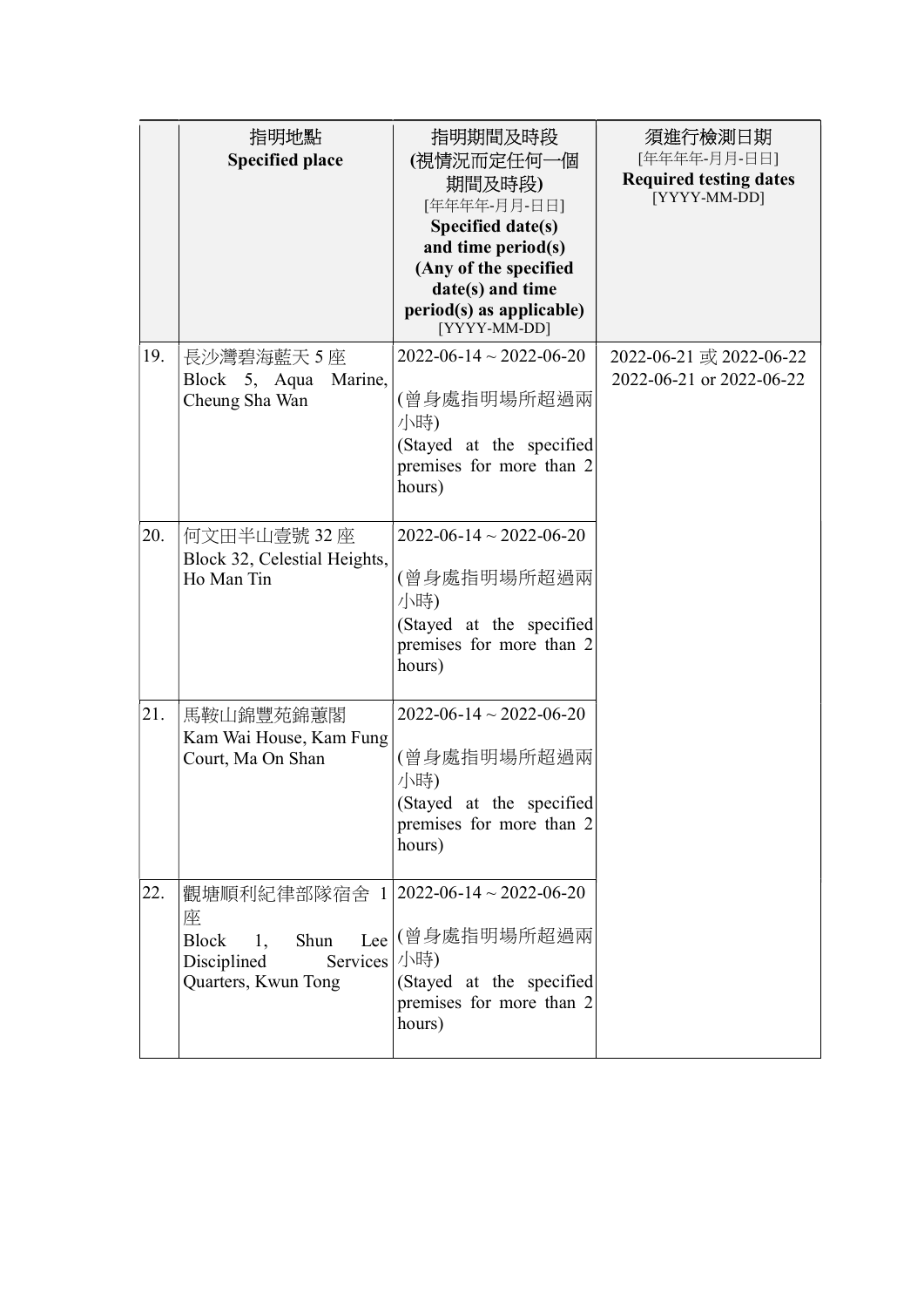#### (I)(a)(ii) 陽性檢測個案曾乘搭的公共交通工具

Public Transport Taken by Tested Positive Cases

無 Nil

### (I)(a)(iii) 污水樣本檢測呈陽性的地點 Places with Sewage Sample(s) Tested Positive

指明任何曾於以下指明期間及時段身處指明地點的人士(不論以何種身分身處該等 地點,包括但不限於全職、兼職和替假員工、住客、學生及訪客,另有指明者除外) 為指明類別人士[<sup>見附註]</sup>:

Specify any persons who had been present at the following specified places during the specified date(s) and time period(s) (in any capacity including but not limited to full-time, part-time and relief staff, residents, students and visitors, unless otherwise specified) as the specified category of persons<sup>[Note]</sup>:

|    | 指明地點<br><b>Specified place</b>                             | 指明期間及時段<br>(視情況而定任何一個<br>期間及時段)<br>[年年年年-月月-日日]<br>Specified date(s)<br>and time period(s)<br>(Any of the specified<br>date(s) and time<br>period(s) as applicable)<br>[YYYY-MM-DD] | 須進行檢測日期<br>[年年年年-月月-日日]<br><b>Required testing dates</b><br>[YYYY-MM-DD] |
|----|------------------------------------------------------------|-------------------------------------------------------------------------------------------------------------------------------------------------------------------------------------|--------------------------------------------------------------------------|
| 1. | 筲箕灣明華大廈 B 座<br>Block B, Ming Wah Dai Ha,<br>Shau Kei Wan   | $2022 - 06 - 14 \sim 2022 - 06 - 20$<br>(曾身處指明場所超過兩<br>小時)<br>(Stayed at the specified<br>premises for more than 2<br>hours)                                                        | 2022-06-21 或 2022-06-22<br>2022-06-21 or 2022-06-22                      |
| 2. | 何文田俊民苑文明閣<br>Man Ming House, Chun<br>Man Court, Ho Man Tin | $2022 - 06 - 14 \sim 2022 - 06 - 20$<br>(曾身處指明場所超過兩<br>小時)<br>(Stayed at the specified<br>premises for more than 2<br>hours)                                                        |                                                                          |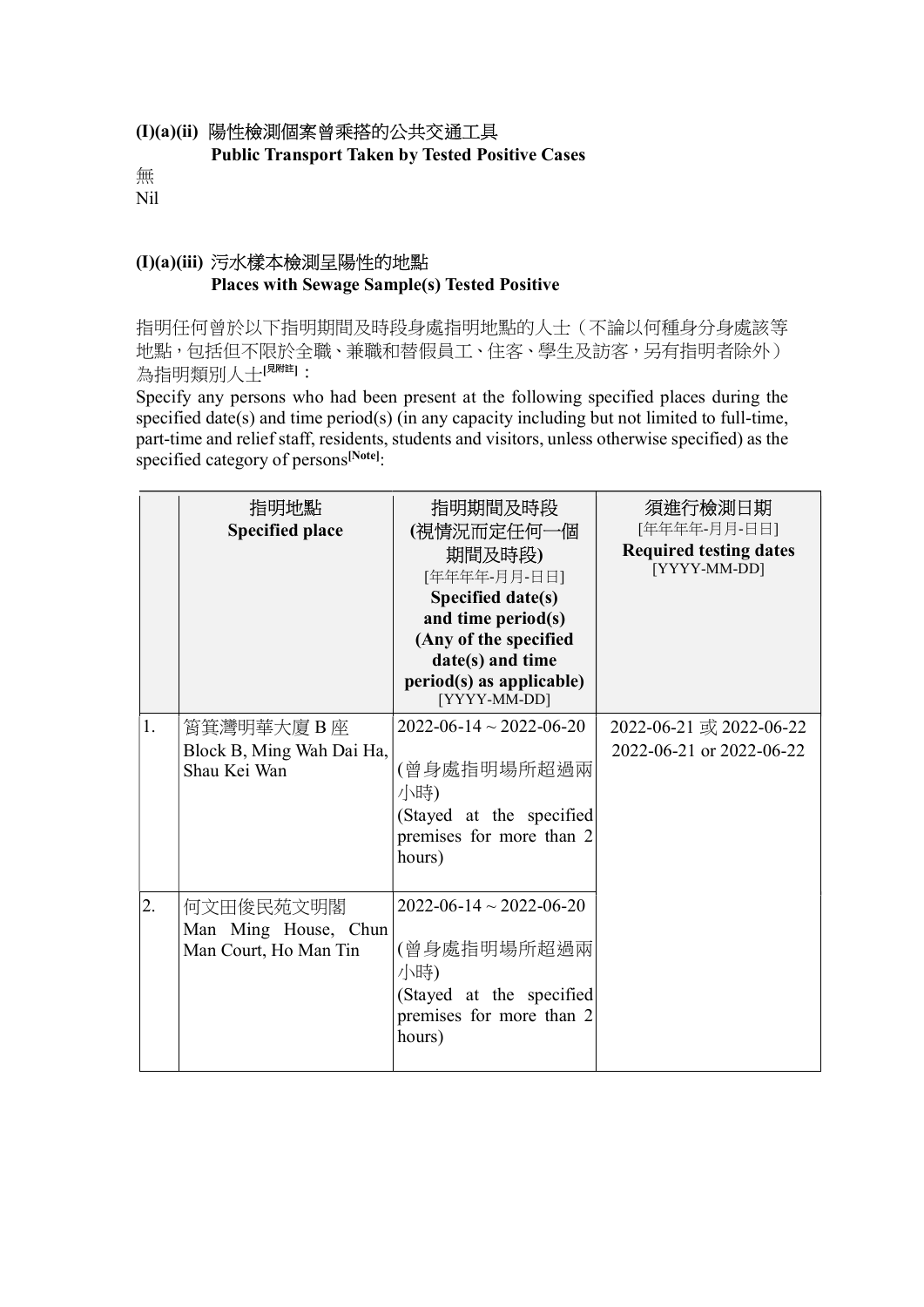| 無                  | (I)(a)(iv) 與陽性檢測個案有關的地點                                                                                 |
|--------------------|---------------------------------------------------------------------------------------------------------|
| N <sub>il</sub>    | <b>Places Relevant to Tested Positive Cases</b>                                                         |
| (I)(b)             | 上呼吸道感染及/或流感樣疾病個案(幼稚園/幼兒中心)                                                                              |
| 無                  | Upper Respiratory Tract Infection and/or Influenza-like Illness Cases                                   |
| <b>Nil</b>         | (Kindergarten/ Child Care Centre)                                                                       |
| (I)(c)             | 上呼吸道感染及/或流感樣疾病個案(小學)                                                                                    |
| 無                  | Upper Respiratory Tract Infection and/or Influenza-like Illness Cases                                   |
| <b>Nil</b>         | (Primary School)                                                                                        |
| (I)(d)<br>無<br>Nil | 陽性檢測個案曾到訪的地點(醫院管理局設施)<br>Places Visited by Tested Positive Cases (Facilities of the Hospital Authority) |

# 附註:

Note:

上述第(I)(a)(i)及(I)(a)(iii)部分的指明地點不包括非住宅單位。 The non-domestic units are excluded from the specific place in Part  $(I)(a)(i)$  and  $(I)(a)(iii)$ above.

如果屬於上述第(I)部分中指明的類別人士,須根據《預防及控制疾病規例》(第 599 章,附屬法例 A)第 22 條接受檢疫,在檢疫期間則無須遵從本公告中的規定。

如果屬於上述第(I)部分中指明的類別人士在須進行檢測日期在醫院或隔離設施接受 治療或隔離,有關人士在知會醫護人員有關適用檢測要求並在住院或隔離期間遵從 相關醫院或隔離設施的檢測安排的情況下,會獲視為已遵從強制檢測公告的規定。

上述第(I)部分中指明的類別人士如在 2022 年 3 月 20 日或之後取得 2019 冠狀病毒 病的聚合酶連鎖反應核酸檢測或快速抗原測試的陽性檢測結果(有關人士),則無須 按本公告的規定進行檢測。有關人士須向訂明人員按以下規定出示相關證明文件:

(a) 就曾在聚合酶連鎖反應核酸檢測中取得陽性檢測結果的人士——出示相關載有 陽性檢測結果的電話短訊通知;或